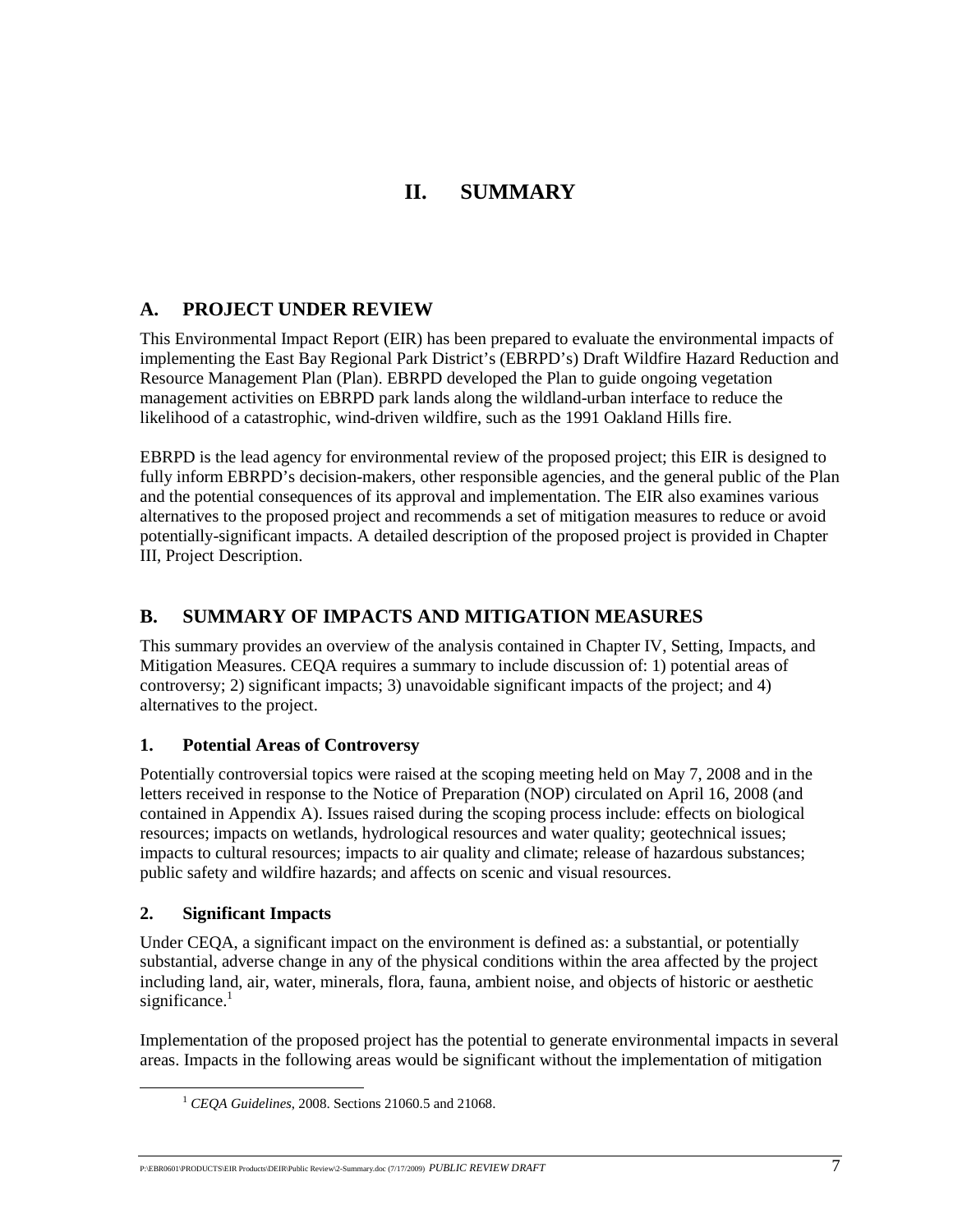measures, but would be reduced to a less-than-significant level if the mitigation measures noted in this EIR, and listed in Table II-1, for the following topics are implemented: Biological Resources; Geology, Soils and Seismicity; Cultural and Paleontological Resources and Noise.

### **3. Significant Unavoidable Impacts**

As discussed in Chapter IV of this EIR, the proposed project would result in one significant unavoidable impact, as follows:

• Implementation of activities under the proposed Plan (such as vegetation clearing or thinning or prescribed burning) could result in temporary substantial adverse visual effects on the scenic character of the Study Area and its surroundings.

### **4. Alternatives to the Project**

The two alternatives to the proposed project that are analyzed in this Draft Program EIR are:

- The CEQA-required **No Project alternative** assumes that the Plan would not be adopted or implemented, existing conditions would remain, and only ongoing management activities and fuel reduction activities allowed for under EBRPD's existing EA would continue.
- The **Mitigated alternative** assumes that the Plan would be revised to include additional guidelines to mitigate the potential significant impacts identified in this EIR.

## **C. SUMMARY TABLE**

Information in Table II-1, Summary of Impacts and Mitigation Measures, has been organized to correspond with the environmental issues discussed in Chapter IV. The table is arranged in four columns: 1) impacts; 2) level of significance without mitigation measures; 3) mitigation measures; and 4) level of significance after mitigation. Levels of significance are categorized as follows:  $SU =$ Significant and Unavoidable;  $S =$  Significant; and  $LTS =$  Less Than Significant. For a complete description of potential impacts and recommended mitigation measures, please refer to the specific discussion in Chapter IV.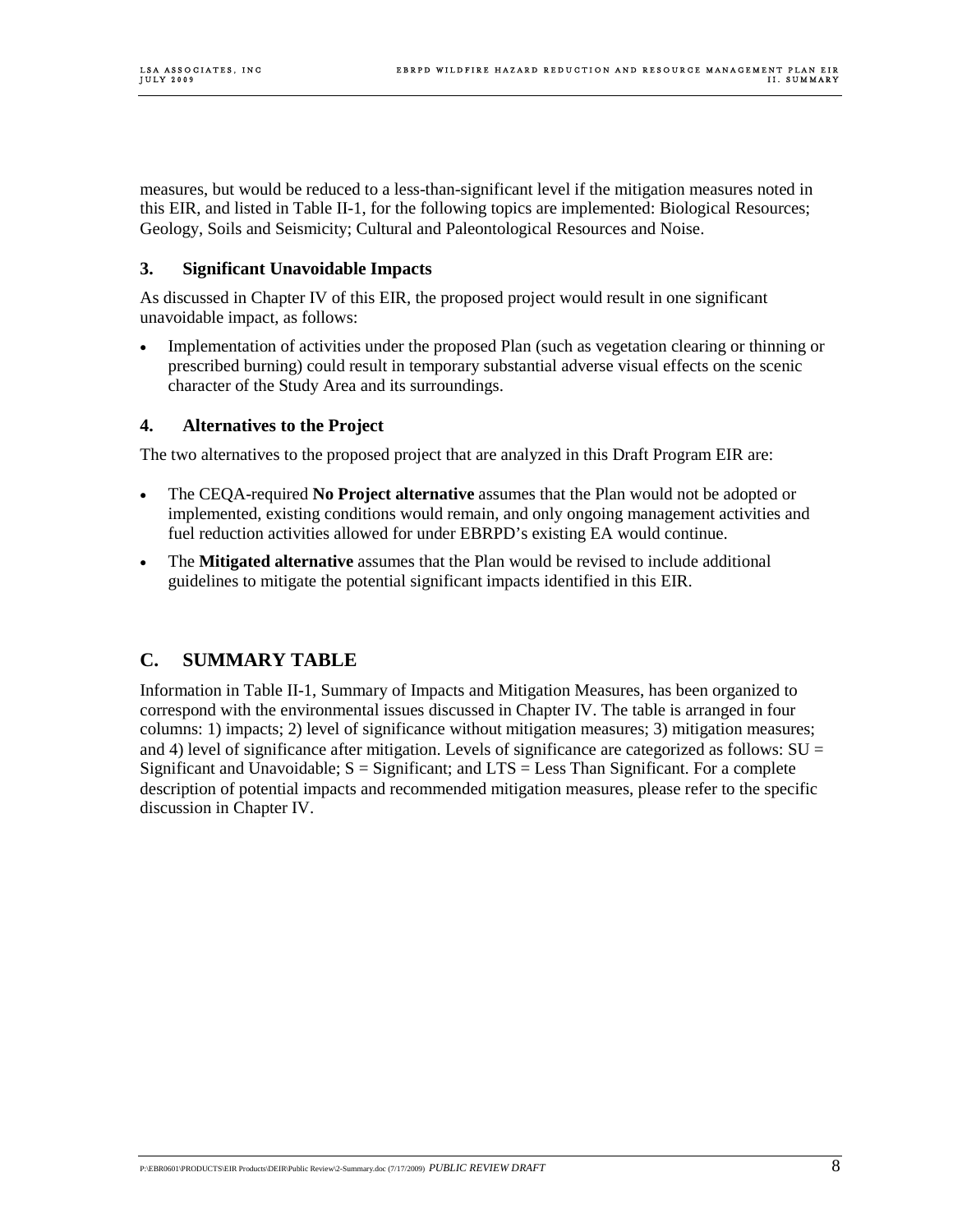| <b>Table II-1: Summary of Impacts and Mitigation Measures</b> |  |  |  |
|---------------------------------------------------------------|--|--|--|
|                                                               |  |  |  |

| <b>Mitigation</b><br><b>Environmental Impacts</b><br>A. Land Use and Planning Policy<br>There are no significant impacts to land use and planning policy<br><b>B. Biological Resources</b><br>BIO-1: Activities to replace degraded, rusted, and substandard<br>S<br>culverts in stream corridors where necessary along Strategic Fire<br>Routes to allow emergency vehicle access, and trucks to cross<br>streams, access the parks and conduct fuel reduction treatments<br>could result in disturbance to aquatic habitats. | <b>Mitigation Measures</b><br>BIO-1: The District staff shall implement Best Management Practices<br>when conducting work in and around creeks and streams to replace<br>substandard culverts as required by the Corps, USFWS, NMFS, CDFG,                                                                                                                                                                                                                                                                         | <b>Mitigation</b><br><b>LTS</b> |
|--------------------------------------------------------------------------------------------------------------------------------------------------------------------------------------------------------------------------------------------------------------------------------------------------------------------------------------------------------------------------------------------------------------------------------------------------------------------------------------------------------------------------------|--------------------------------------------------------------------------------------------------------------------------------------------------------------------------------------------------------------------------------------------------------------------------------------------------------------------------------------------------------------------------------------------------------------------------------------------------------------------------------------------------------------------|---------------------------------|
|                                                                                                                                                                                                                                                                                                                                                                                                                                                                                                                                |                                                                                                                                                                                                                                                                                                                                                                                                                                                                                                                    |                                 |
|                                                                                                                                                                                                                                                                                                                                                                                                                                                                                                                                |                                                                                                                                                                                                                                                                                                                                                                                                                                                                                                                    |                                 |
|                                                                                                                                                                                                                                                                                                                                                                                                                                                                                                                                |                                                                                                                                                                                                                                                                                                                                                                                                                                                                                                                    |                                 |
|                                                                                                                                                                                                                                                                                                                                                                                                                                                                                                                                |                                                                                                                                                                                                                                                                                                                                                                                                                                                                                                                    |                                 |
|                                                                                                                                                                                                                                                                                                                                                                                                                                                                                                                                | and RWQCB in a way that minimizes disturbances to prevent erosion,<br>degradation of soils and riparian vegetation, increased sedimentation, and<br>to reduce overall impacts. Additionally, the District shall obtain the<br>appropriate State and federal permits authorizing the fill of wetlands that<br>are waters of the State and U.S., and conduct required consultation, as<br>necessary.                                                                                                                 |                                 |
| S<br>BIO-2: Implementation of the proposed Plan has the potential to<br>result in disturbance to nesting raptors and songbirds (including<br>special-status and protected species).                                                                                                                                                                                                                                                                                                                                            | BIO-2: Nest surveys should be conducted within 15 days prior to<br>treatment if performed during the nesting season (February-July) to locate<br>and avoid protected nesting birds if deemed necessary by the pre-<br>treatment assessment.                                                                                                                                                                                                                                                                        | <b>LTS</b>                      |
| S<br>BIO-3: Construction and maintenance of the proposed new<br>strategic fire route in Claremont Canyon could serve as a conduit<br>for invasive non-native plant species during ground-disturbance<br>activities.                                                                                                                                                                                                                                                                                                            | BIO-3: The following procedures shall be implemented when constructing<br>and maintaining a new strategic fire route:<br>• The road shoulders shall be revegetated with a native grass seed mix, as<br>approved by EBRPD Stewardship Department, to provide a competitive<br>cover to minimize colonization by invasive non-native species.<br>• While maintaining road shoulders for fuel reduction and defensible<br>space, the occurrence of invasive non-native species should be<br>monitored and controlled. | <b>LTS</b>                      |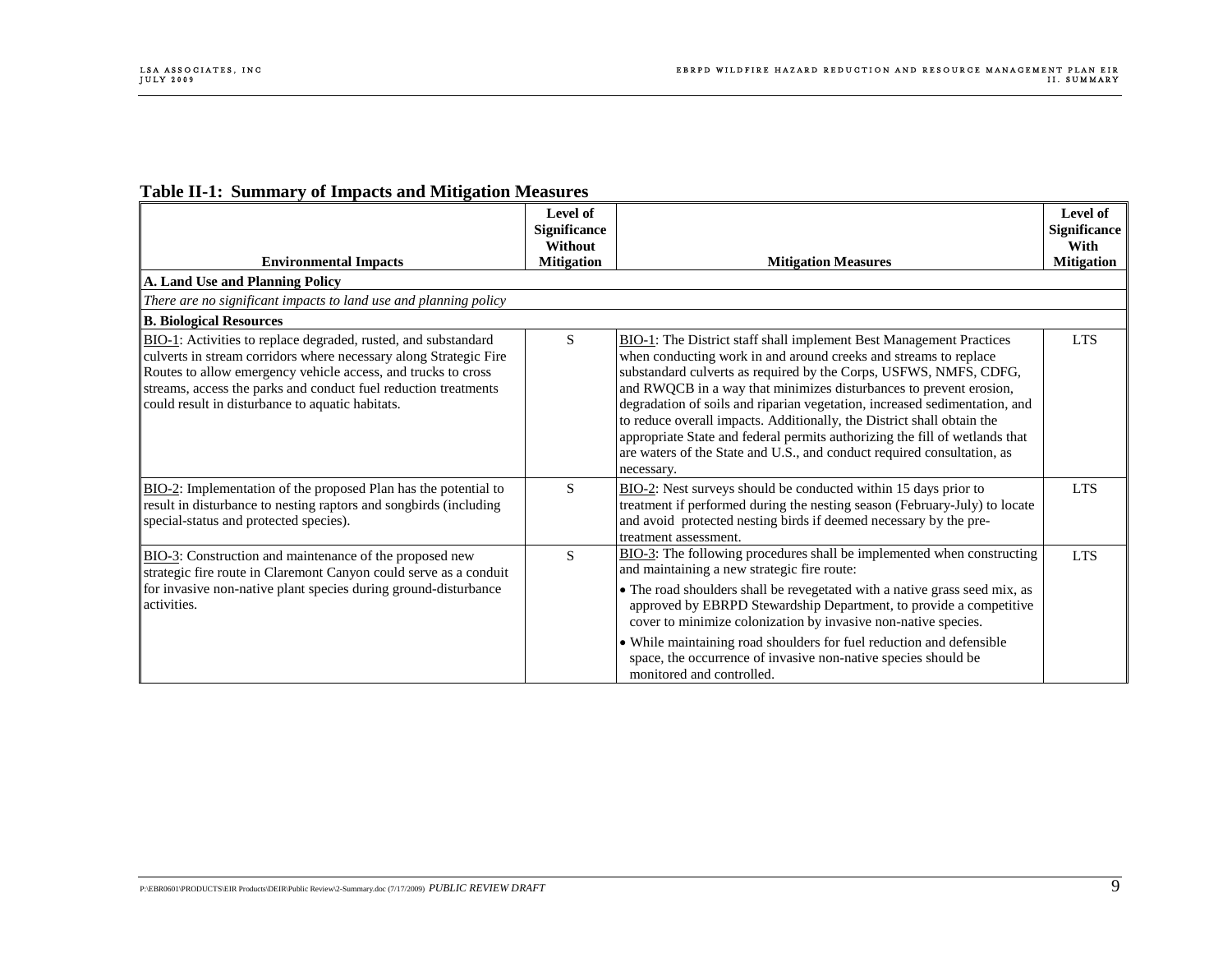| <b>Environmental Impacts</b>                                                                                                                                                                 | Level of<br><b>Significance</b><br>Without<br><b>Mitigation</b> | <b>Mitigation Measures</b>                                                                                                                                                                                                                                                                                                                                                                                                                                                                                                                                                                                                                                                                                                                                                                                                                                                                                                                                                                                                                                                                                                                                                                                                                                                                       | Level of<br>Significance<br>With<br><b>Mitigation</b> |
|----------------------------------------------------------------------------------------------------------------------------------------------------------------------------------------------|-----------------------------------------------------------------|--------------------------------------------------------------------------------------------------------------------------------------------------------------------------------------------------------------------------------------------------------------------------------------------------------------------------------------------------------------------------------------------------------------------------------------------------------------------------------------------------------------------------------------------------------------------------------------------------------------------------------------------------------------------------------------------------------------------------------------------------------------------------------------------------------------------------------------------------------------------------------------------------------------------------------------------------------------------------------------------------------------------------------------------------------------------------------------------------------------------------------------------------------------------------------------------------------------------------------------------------------------------------------------------------|-------------------------------------------------------|
| BIO-4: Implementation of the proposed Plan could conflict with<br>federal, State or local policies, ordinances or regulations protecting<br>biological resources and special-status species. | S                                                               | BIO-4: EBRPD will coordinate with the USFWS to determine if the<br>existing Biological Opinion for the District's Fire Mitigation Projects (File<br>#1-1-00-F-0205 dated August 14, 2001) can be revised and expanded to<br>cover activities to be undertaken under the Fire Plan or if a new Biological<br>Opinion is necessary. If revised, the Biological Opinion must include a<br>new project description, add additional covered species (such as the<br>California red-legged frog), and include additional conservation measures<br>for covered species not included in the 2001 Biological Opinion. If it is<br>determined that the existing Biological Opinion cannot be revised,<br>EBRPD will need to obtain separate incidental take authorization from the<br>USFWS for impacts to federally listed species. EBRPD shall obtain the<br>appropriate incidental take permit or incidental take authorization from the<br>USFWS prior to initiation of any ground disturbing activities. EBRPD will<br>be required to comply with all terms of the incidental take permits<br>including all mitigation requirements. EBRPD will also obtain a 2081<br>State Endangered Species Act permit or a letter of consistency from the<br>CDFG for take authorization of state-listed species. | <b>LTS</b>                                            |
| C. Geology, Soils, and Seismicity<br>GEO-1: Fuel reduction activities may result in increased slope<br>instability.                                                                          | S                                                               | GEO-1: Prior to implementation of any proposed vegetation removal<br>activity, the recommended treatment area shall be screened for potential<br>landslide activation risk using the following procedure:                                                                                                                                                                                                                                                                                                                                                                                                                                                                                                                                                                                                                                                                                                                                                                                                                                                                                                                                                                                                                                                                                        | <b>LTS</b>                                            |
|                                                                                                                                                                                              |                                                                 | EBRPD staff shall refer to:<br>1)<br>• The most currently available landslide mapping from the United<br>States Geologic Survey or the California Geological Survey for<br>the Study Area (for example, the USGS, 1997, Summary<br>Distribution of Slides and Earth Flows in the San Francisco Bay<br>Region, California. OFR 97-745c);                                                                                                                                                                                                                                                                                                                                                                                                                                                                                                                                                                                                                                                                                                                                                                                                                                                                                                                                                          |                                                       |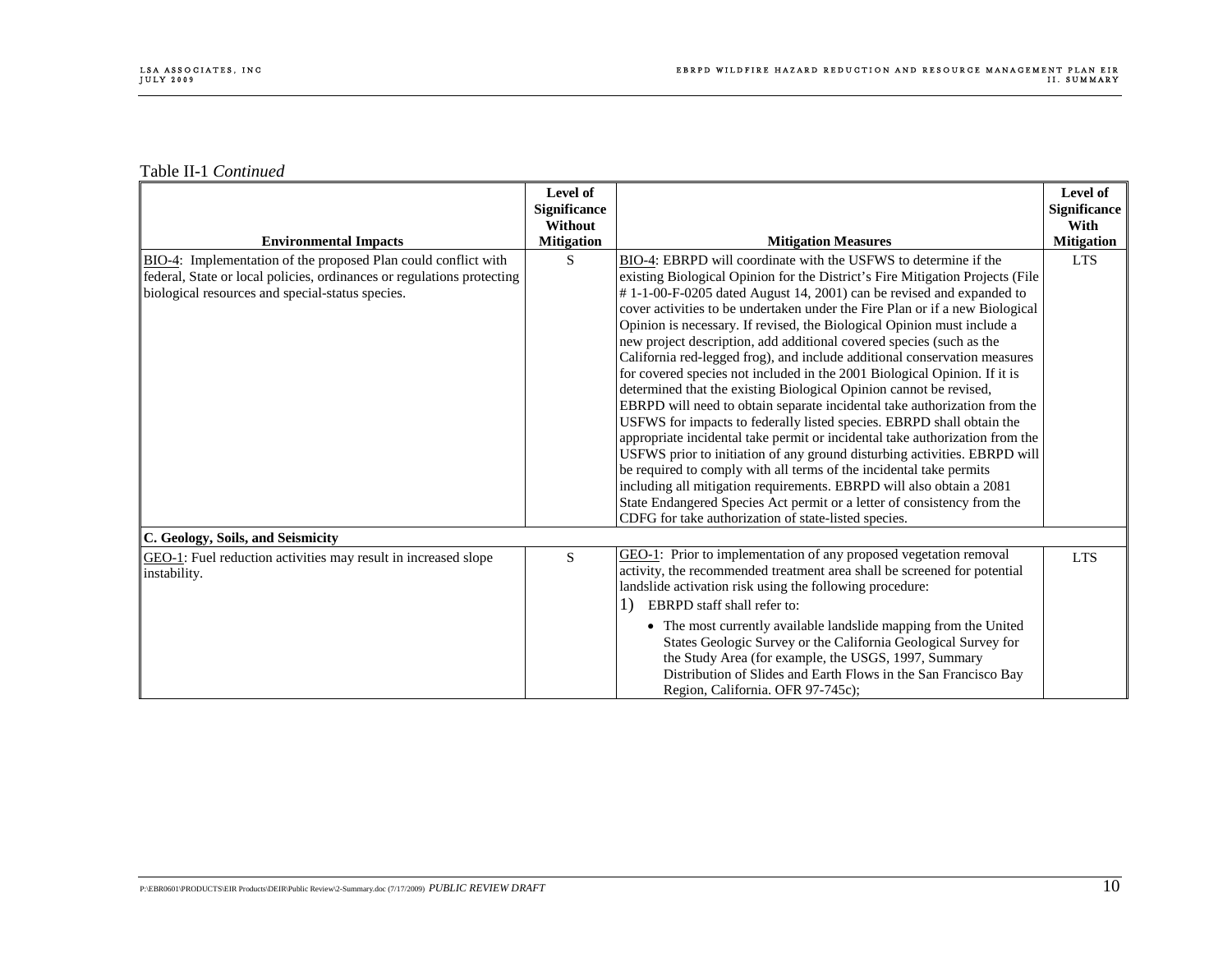| <b>Environmental Impacts</b> | Level of<br><b>Significance</b><br>Without<br><b>Mitigation</b> | <b>Mitigation Measures</b>                                                                                                                                                                                                                                                                                                                      | Level of<br><b>Significance</b><br>With<br><b>Mitigation</b> |
|------------------------------|-----------------------------------------------------------------|-------------------------------------------------------------------------------------------------------------------------------------------------------------------------------------------------------------------------------------------------------------------------------------------------------------------------------------------------|--------------------------------------------------------------|
| <b>GEO-1</b> Continued       |                                                                 | • GIS slope steepness mapping for the Study Area.<br>If all of the following criteria are satisfied then no further action to<br>2 <sup>2</sup><br>address potential landslide activation would be required:                                                                                                                                    |                                                              |
|                              |                                                                 | • The area to be treated within the recommended treatment area is<br>located in an area listed as "stable", "few landslides", or<br>equivalent;                                                                                                                                                                                                 |                                                              |
|                              |                                                                 | • The average slope steepness of the recommended treatment area is<br>less than 10 degrees (about 18 percent);                                                                                                                                                                                                                                  |                                                              |
|                              |                                                                 | • There is no visible evidence of landslide activity (e.g., scarps,<br>crooked trees, landslide-generated debris piles) within the<br>recommended treatment area, as documented by a field<br>reconnaissance; and                                                                                                                               |                                                              |
|                              |                                                                 | • There are no habitable structures within 100 feet of the toe of the<br>slope downgradient of the recommended treatment area.                                                                                                                                                                                                                  |                                                              |
|                              |                                                                 | EBRPD staff shall determine on a case-by-case basis whether to<br>3)<br>retain a qualified professional (e.g., engineering geologist or<br>geotechnical engineer) to conduct a geotechnical reconnaissance to<br>evaluate the potential impacts of fuel reduction activities or<br>vegetation type conversion on future landslide potential if: |                                                              |
|                              |                                                                 | $\bullet$ Habitable structure(s) are located within 100 feet of the toe of the<br>slope downhill of the treatment area, and one or more of the<br>following conditions is identified:                                                                                                                                                           |                                                              |
|                              |                                                                 | The treatment area is listed as "unstable", "many landslides"<br>$\circ$<br>on applicable slope stability mapping, or                                                                                                                                                                                                                           |                                                              |
|                              |                                                                 | The average slope steepness of the treatment area is greater<br>$\circ$<br>than 10 degrees (about 18 percent); or                                                                                                                                                                                                                               |                                                              |
|                              |                                                                 | There is visible evidence of landslide activity (e.g., scarps,<br>$\circ$<br>crooked trees, landslide-generated debris piles) within the<br>treatment area, as documented by a field reconnaissance.                                                                                                                                            |                                                              |
|                              |                                                                 | All recommendations of the qualified professional (which may include<br>avoidance of the proposed activity) shall be documented in writing,<br>provided to EBRPD, and implemented.                                                                                                                                                              |                                                              |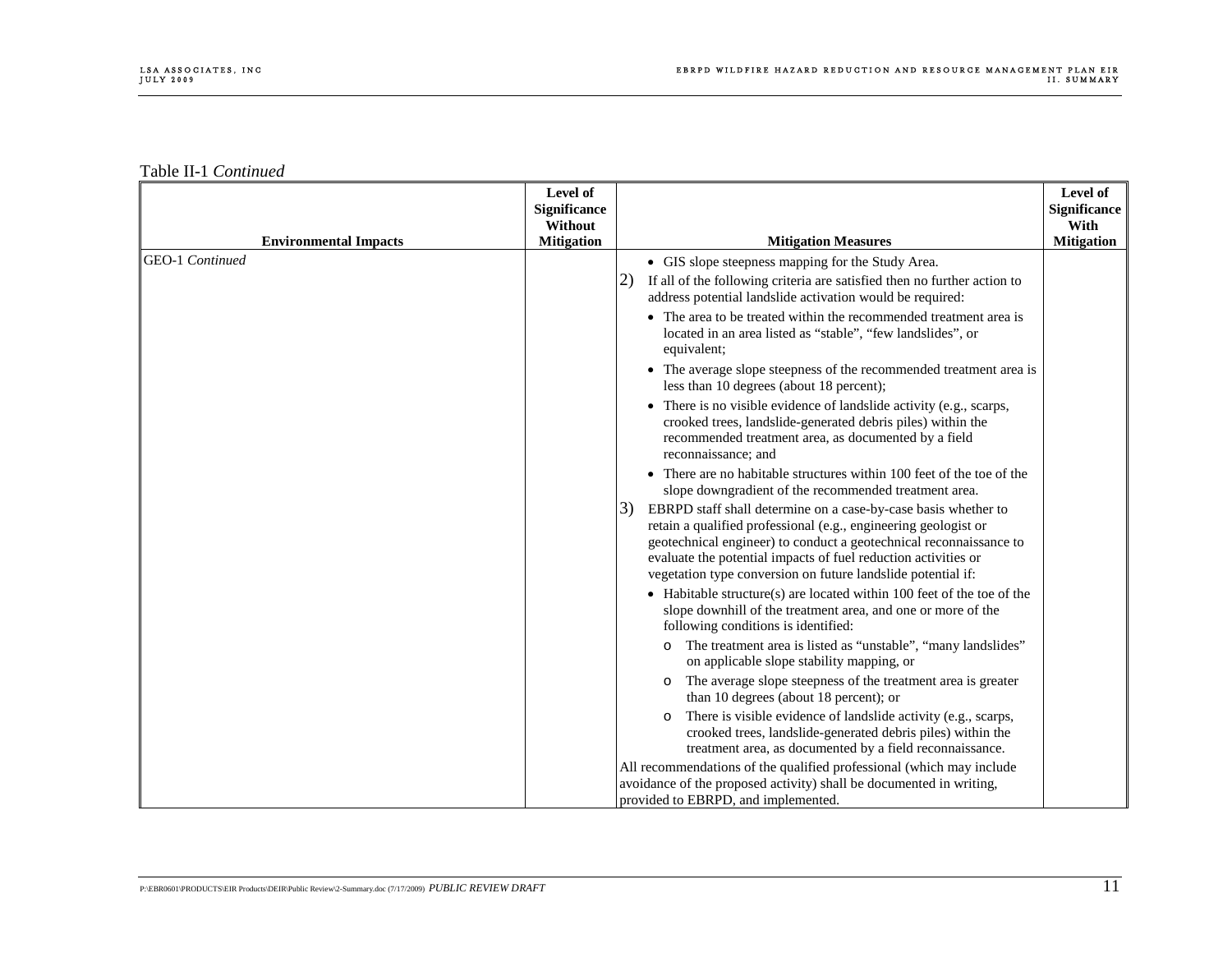|                                                                                                                                  | Level of<br><b>Significance</b><br>Without |                                                                                                                                                                                                                                                                                                                                                                                                                                                                                                                                                                                                                                                                                                                                                                                                                                                                                                                                                                                                                                                                                                                                                                                                                                                                                                                                                                                                                                                                                                                                                                             | Level of<br><b>Significance</b><br>With |
|----------------------------------------------------------------------------------------------------------------------------------|--------------------------------------------|-----------------------------------------------------------------------------------------------------------------------------------------------------------------------------------------------------------------------------------------------------------------------------------------------------------------------------------------------------------------------------------------------------------------------------------------------------------------------------------------------------------------------------------------------------------------------------------------------------------------------------------------------------------------------------------------------------------------------------------------------------------------------------------------------------------------------------------------------------------------------------------------------------------------------------------------------------------------------------------------------------------------------------------------------------------------------------------------------------------------------------------------------------------------------------------------------------------------------------------------------------------------------------------------------------------------------------------------------------------------------------------------------------------------------------------------------------------------------------------------------------------------------------------------------------------------------------|-----------------------------------------|
| <b>Environmental Impacts</b>                                                                                                     | <b>Mitigation</b>                          | <b>Mitigation Measures</b>                                                                                                                                                                                                                                                                                                                                                                                                                                                                                                                                                                                                                                                                                                                                                                                                                                                                                                                                                                                                                                                                                                                                                                                                                                                                                                                                                                                                                                                                                                                                                  | <b>Mitigation</b>                       |
| D. Hydrology and Water Quality                                                                                                   |                                            |                                                                                                                                                                                                                                                                                                                                                                                                                                                                                                                                                                                                                                                                                                                                                                                                                                                                                                                                                                                                                                                                                                                                                                                                                                                                                                                                                                                                                                                                                                                                                                             |                                         |
| There are no significant hydrology and water quality impacts.                                                                    |                                            |                                                                                                                                                                                                                                                                                                                                                                                                                                                                                                                                                                                                                                                                                                                                                                                                                                                                                                                                                                                                                                                                                                                                                                                                                                                                                                                                                                                                                                                                                                                                                                             |                                         |
| <b>E. Cultural and Paleontological Resources</b>                                                                                 |                                            |                                                                                                                                                                                                                                                                                                                                                                                                                                                                                                                                                                                                                                                                                                                                                                                                                                                                                                                                                                                                                                                                                                                                                                                                                                                                                                                                                                                                                                                                                                                                                                             |                                         |
| CULT-1: Project implementation may result in impacts to human<br>remains, including those interred outside of formal cemeteries. | S.                                         | CULT-1: During project-related ground disturbing activities, should<br>human remains or associated burial goods be encountered the steps<br>required by CEQA Guidelines §15064.5(e) and Health and Safety Code<br>§7050.5 shall be taken. Pursuant to these sections, and to the EBRPD's<br>Cultural Resources Policy, the on-site EBRPD supervisor, or their<br>designee, shall: (1) halt work within 50 feet of the remains; (2) contact the<br>Alameda or Contra Costa County coroners; and (3) contact an<br>archaeologist to evaluate the remains and provide recommendations.<br>If the remains are of Native American origin, the archaeologist will<br>evaluate the remains for California Register of Historical Resources<br>(California Register) eligibility; the coroner will contact the Native<br>American Heritage Commission in Sacramento, which will in turn identify<br>a Most Likely Descendent (MLD). The MLD shall be provided the<br>opportunity to make recommendations for the respectful treatment of the<br>Native American remains and any related burial goods. If the remains are<br>eligible for the California Register, the archaeologist shall recover<br>scientifically valuable information, as appropriate and in accordance with<br>the recommendations of the MLD. Following the archaeologist's<br>evaluation, a report should be prepared to document the methods, findings,<br>and recommendations of the archaeologist conducting the work. The<br>report should be submitted to EBRPD and the Northwest Information<br>Center. | <b>LTS</b>                              |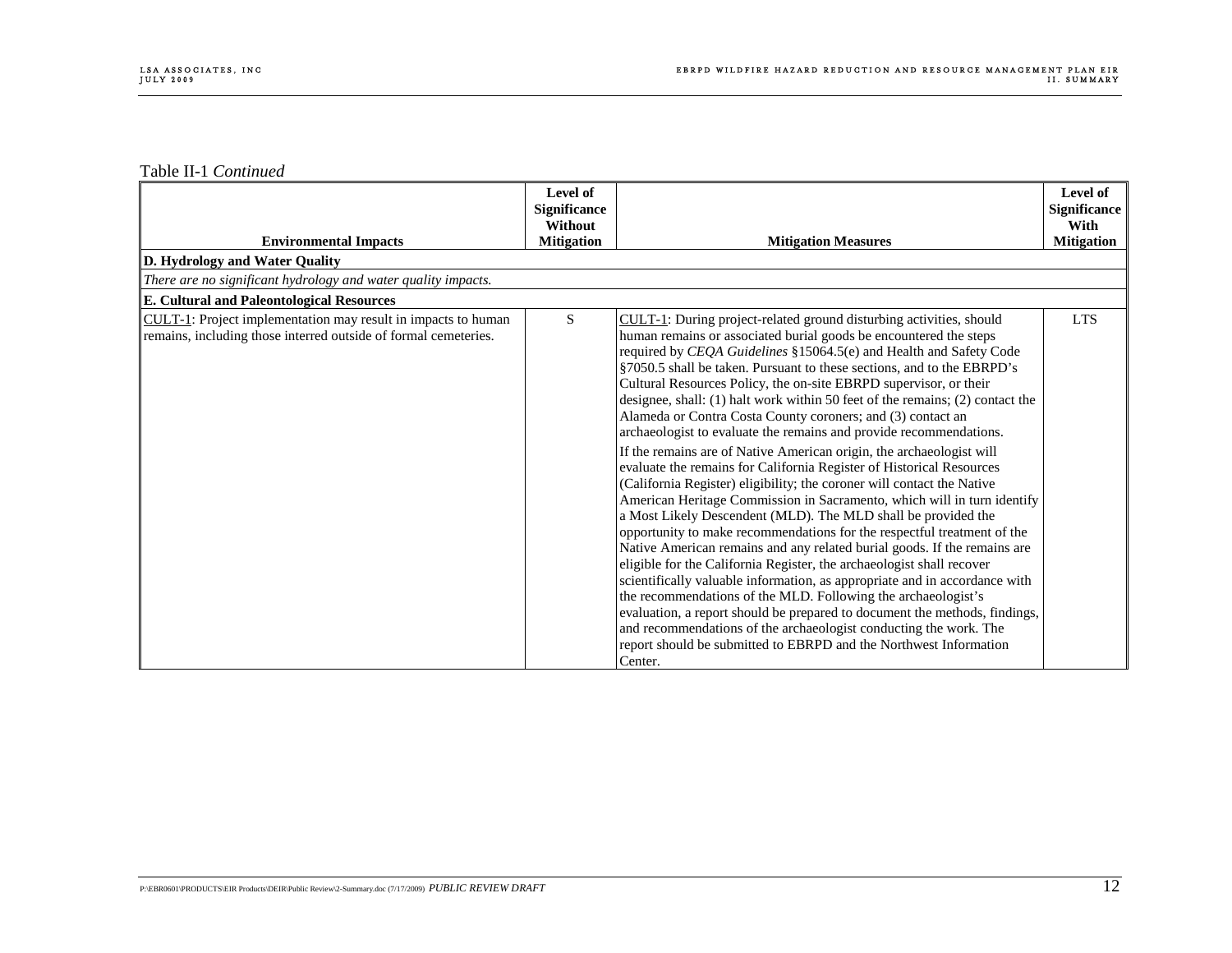| <b>Environmental Impacts</b>                                                                                                                      | Level of<br><b>Significance</b><br>Without<br><b>Mitigation</b> | <b>Mitigation Measures</b>                                                                                                                                                                                                                                                                                                                                                                                                                                                                                                                                                                                                                                                                                                                                                                                                                                                                                                                                                                                                                                                                                                                                                                                                                                                                  | Level of<br><b>Significance</b><br>With<br><b>Mitigation</b> |
|---------------------------------------------------------------------------------------------------------------------------------------------------|-----------------------------------------------------------------|---------------------------------------------------------------------------------------------------------------------------------------------------------------------------------------------------------------------------------------------------------------------------------------------------------------------------------------------------------------------------------------------------------------------------------------------------------------------------------------------------------------------------------------------------------------------------------------------------------------------------------------------------------------------------------------------------------------------------------------------------------------------------------------------------------------------------------------------------------------------------------------------------------------------------------------------------------------------------------------------------------------------------------------------------------------------------------------------------------------------------------------------------------------------------------------------------------------------------------------------------------------------------------------------|--------------------------------------------------------------|
| CULT-2: Project implementation may result in the destruction of<br>unique paleontological resources.                                              | S                                                               | CULT-2: If paleontological resources are discovered during fuel reduction<br>activities associated with implementation of the Plan, all work within 50<br>feet of the discovery shall be redirected and a qualified paleontologist<br>contacted to assess the finds. The paleontologist shall make<br>recommendations regarding the treatment of the discovery. Project<br>personnel shall not collect or move any paleontological resources. It is<br>recommended that adverse impacts to such paleontological resources be<br>avoided by project activities. If such resources cannot be avoided, they<br>shall be assessed to determine their paleontological significance. If the<br>paleontological resources are not significant, then avoidance is not<br>necessary. If the paleontological resources are significant, they shall be<br>avoided or adverse impacts shall be mitigated. Upon completion of the<br>assessment, the paleontologist shall prepare a report documenting the<br>methods and results, and provide recommendations for the treatment of<br>the paleontological resources. EBRPD shall ensure that the feasible<br>recommendations of the consulting paleontologist are implemented prior<br>to actions that could adversely affect the resource in question. | <b>LTS</b>                                                   |
| CULT-3: Project operational management may exclude cultural<br>resource issues from long-range planning.                                          | S                                                               | CULT-3: The District staff group responsible for Plan implementation and<br>preparation of the annual Fuels Treatment Plan, should include staff with a<br>background in cultural resources management to inventory District<br>cultural resources site records, participate in pre-treatment field review site<br>assessments and provide input on issues of cultural resource identification,<br>evaluation, treatment, and long-term management as it pertains to fuels<br>reduction and vegetation management.                                                                                                                                                                                                                                                                                                                                                                                                                                                                                                                                                                                                                                                                                                                                                                          | <b>LTS</b>                                                   |
| F. Air Quality and Global Climate Change                                                                                                          |                                                                 |                                                                                                                                                                                                                                                                                                                                                                                                                                                                                                                                                                                                                                                                                                                                                                                                                                                                                                                                                                                                                                                                                                                                                                                                                                                                                             |                                                              |
| There are no significant impacts to Air Quality and Global Climate Change                                                                         |                                                                 |                                                                                                                                                                                                                                                                                                                                                                                                                                                                                                                                                                                                                                                                                                                                                                                                                                                                                                                                                                                                                                                                                                                                                                                                                                                                                             |                                                              |
| G. Noise                                                                                                                                          |                                                                 |                                                                                                                                                                                                                                                                                                                                                                                                                                                                                                                                                                                                                                                                                                                                                                                                                                                                                                                                                                                                                                                                                                                                                                                                                                                                                             |                                                              |
| NOI-1: Implementation of the proposed Plan has the potential to<br>result in short-term generation of noise and groundbourne noise<br>vibrations. | ${\bf S}$                                                       | NOI-1: The District shall limit noise-producing fuel reduction activities<br>that involves the use of large machinery (e.g., haul trucks, tractors and<br>backhoes) undertaken by park staff or contractors to weekdays between<br>the hours 8:00 a.m. and 5:00 p.m. This requirement shall be incorporated<br>into the District's bid documents for fuel management activities.                                                                                                                                                                                                                                                                                                                                                                                                                                                                                                                                                                                                                                                                                                                                                                                                                                                                                                            | <b>LTS</b>                                                   |
| H. Hazards and Hazardous Materials                                                                                                                |                                                                 |                                                                                                                                                                                                                                                                                                                                                                                                                                                                                                                                                                                                                                                                                                                                                                                                                                                                                                                                                                                                                                                                                                                                                                                                                                                                                             |                                                              |
| There are no significant impacts to hazards and hazardous materials                                                                               |                                                                 |                                                                                                                                                                                                                                                                                                                                                                                                                                                                                                                                                                                                                                                                                                                                                                                                                                                                                                                                                                                                                                                                                                                                                                                                                                                                                             |                                                              |